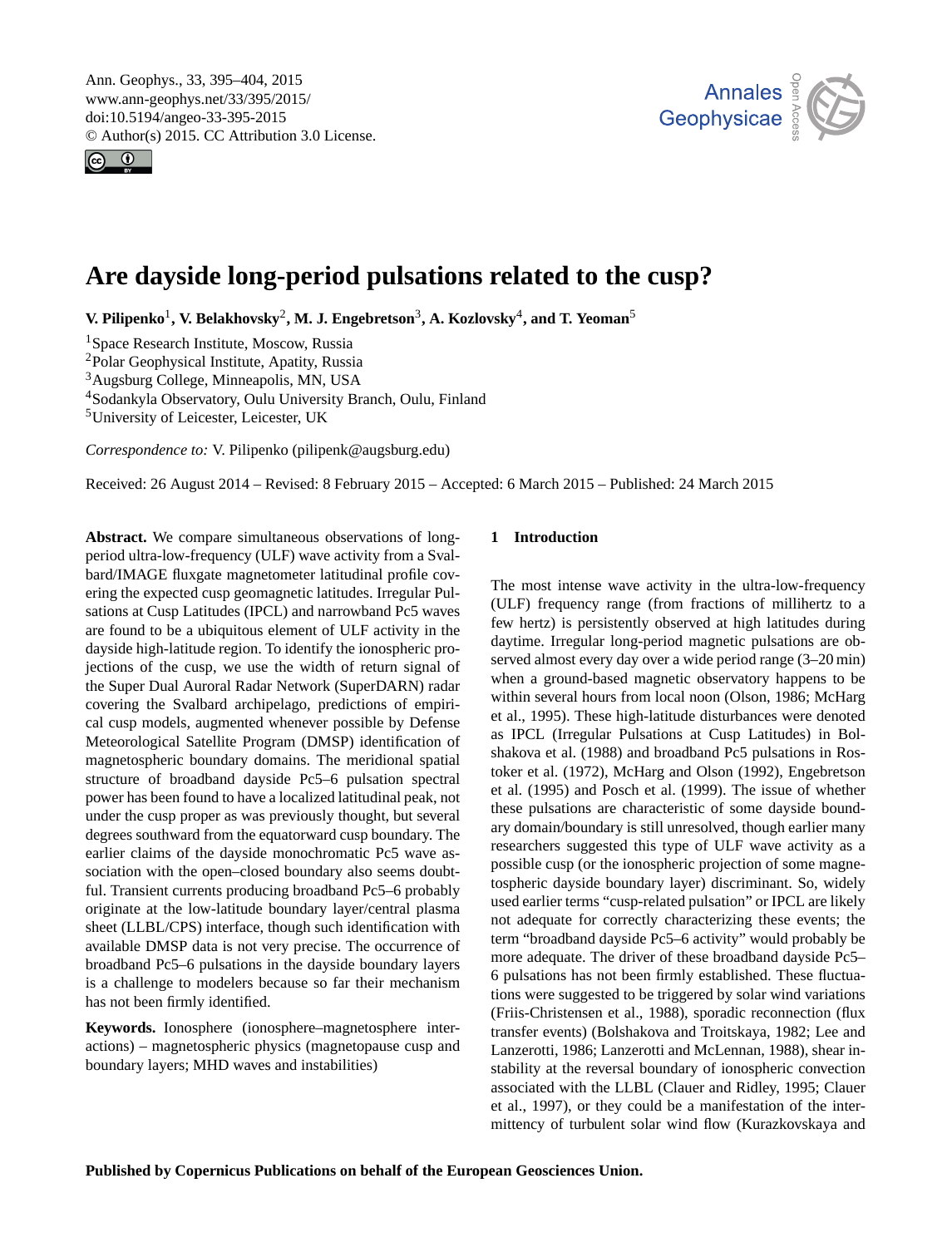Klain, 2000). Broadband Pc5–6 pulsations could be a driving factor for the simultaneous quasi-monochromatic Pc5 pulsations observed at lower latitudes (Clauer et al., 1997; Engebretson et al., 1989). Indeed, at high geomagnetic latitudes,  $\Phi \sim 80^{\circ}$ , broadband Pc5–6 pulsations are the most common dayside irregular quasi-periodic disturbances. At the same time, at lower latitudes,  $\Phi \sim 75^{\circ}$ , intense series of monochromatic Pc5 waves with periods of 3–5 min are observed. The dramatic difference in their appearance is probably caused by the band-pass filtering due to field-line resonant response at lower latitudes to a high-latitude driver.

An increase in the intensity of dayside ULF wave activity over a wide frequency range, from Pc6/Pc5 to Pc3/Pi1 (Lepidi et al., 1996; Engebretson et al., 2006), is commonly associated with the cusp/cleft region. Early studies of dayside ULF activity at high latitudes gave hope that long-period irregular variations were supposedly closely associated with the cusp/cap interface, and thus could be used as a simple indicator of the dayside cusp position and the polar cap boundary (Troitskaya and Bolshakova, 1977, 1988; Troitskaya, 1985; Bolshakova et al., 1988; Dunlop et al., 1994). However, further studies of high-latitude broadband wave activity on the dayside showed that it cannot simply be associated with cusp proximity, but, instead, showed a coordinated time dependence across several hours of local time (Engebretson et al., 1995). Attempts to find a cause for these widespread temporal variations in the solar wind, interplanetary magnetic field (IMF), or substorm injections have so far been fruitless.

The appearance of monochromatic Pc5 pulsations during the morning hours through local noon at stations at latitudes below 80◦ was associated with resonant standing Alfvén waves on the last closed field lines, near the dayside magnetopause (Ables et al., 1998; Lanzerotti et al., 1999). The band of enhanced wave power evident in dynamic spectrograms had the form of an "arch", with the frequency increasing from ∼ 1 to ∼ 4 mHz during a several-hour interval from early morning toward local noon, then slowly decreasing until it disappeared in early afternoon. The distinction between broadband and band-limited wave activity was suggested to characterize the location of the open–closed field line boundary (OCB). For synoptic monitoring of the OCB, Urban et al. (2011) used a meridional array of Antarctic magnetometers, and retrieved a nominal Pc5 mode with periods  $T \sim 3-$ 9 min and long-period modes with  $T > 10$  min. They assumed that isolated Pc5 presence corresponds to closed dayside field lines, whereas high power in both bands indicated that a close magnetotail field line was being sampled. During quiet periods they observed at the South Pole ( $\Phi \sim 74^{\circ}$ ) Ushaped power spectra, indicating the dominance of long periods during nighttime and Pc5 dominance during daytime.

So far, the spatial correspondence between a particular dayside boundary domain and ULF activity peak has not been reliably established. It is not yet known which magnetospheric boundary region is responsible for long-period

dayside ULF waves: mantle, LLBL, cusp, region I/region II current systems, or something else. In most previous studies of long-period pulsations there had been no available information about the actual instantaneous location of the cusp, or any other dayside boundary domain, so conclusions about the association of ULF wave activity with the cusp were made on the basis of the nominal statistical cusp location. Three data sources have emerged to provide information on cusp location. First, particle measurements made by low-orbiting spacecraft (e.g, Defense Meteorological Satellite Program (DMSP), NOAA) provide direct determination of the ionospheric projections of various magnetospheric boundary domains and hence provide the benchmark for other observations. However, their usage is restricted as they only make snapshot observations of the particle precipitation boundaries in each polar region every ∼ 100 min. Second, the Doppler spectral width boundary at about  $200 \text{ m s}^{-1}$  has been shown to be a good proxy of the ionospheric projection of the cusp (Baker et al., 1995). Comparison of the cusp boundary identification with the Super Dual Auroral Radar Network (SuperDARN) data and with DMSP particle detector showed good correspondence between those techniques (Cai et al., 2009; Baker et al., 1990). Third, ground optical observations of the red (630.0 nm) and green (557.7 nm) line aurorae around noon can give very relevant information on precipitation boundaries and the location of the cusp (e.g., Milan et al., 1999; Sandholt et al., 2002); however, this is possible only during polar night (in December and early January at the Svalbard location) and with clear sky conditions. For the present study we have no suitable optical data.

In order to obtain additional clues about the mechanisms of high-latitude Pc5–6 waves, in this paper we compare this wave activity in the dayside high-latitude region recorded by the IMAGE and Greenland arrays of magnetometers with simultaneous monitoring of the cusp location derived from SuperDARN radar observations. Whenever possible, observations have been augmented with DMSP data on the ionospheric projections of magnetospheric boundary domains. Some implications of the observational results are discussed.

## **2 Observational facilities and data analysis technique**

Fluxgate magnetometers (10 s sampling rate) are deployed at Svalbard and throughout Scandinavia in a closely spaced configuration. In Greenland fluxgate magnetometers are deployed along the west and east coasts. From these arrays of instruments it is possible to form a latitudinal profile along the  $\Lambda \sim 110^\circ$  geomagnetic meridian across Svalbard (noon  $\sim$  09:00 UT, LT = UT + 3), NRD–NAL–LYR–HOR–HOP– BJN–SOR (shown in Fig. 1 and Table 1).

To identify the ionospheric projections of the cusp, we use data from the SuperDARN HF radar located in Hankasalmi, Finland. This radar system provides high timeresolution measurements (120 s in routine operations) of the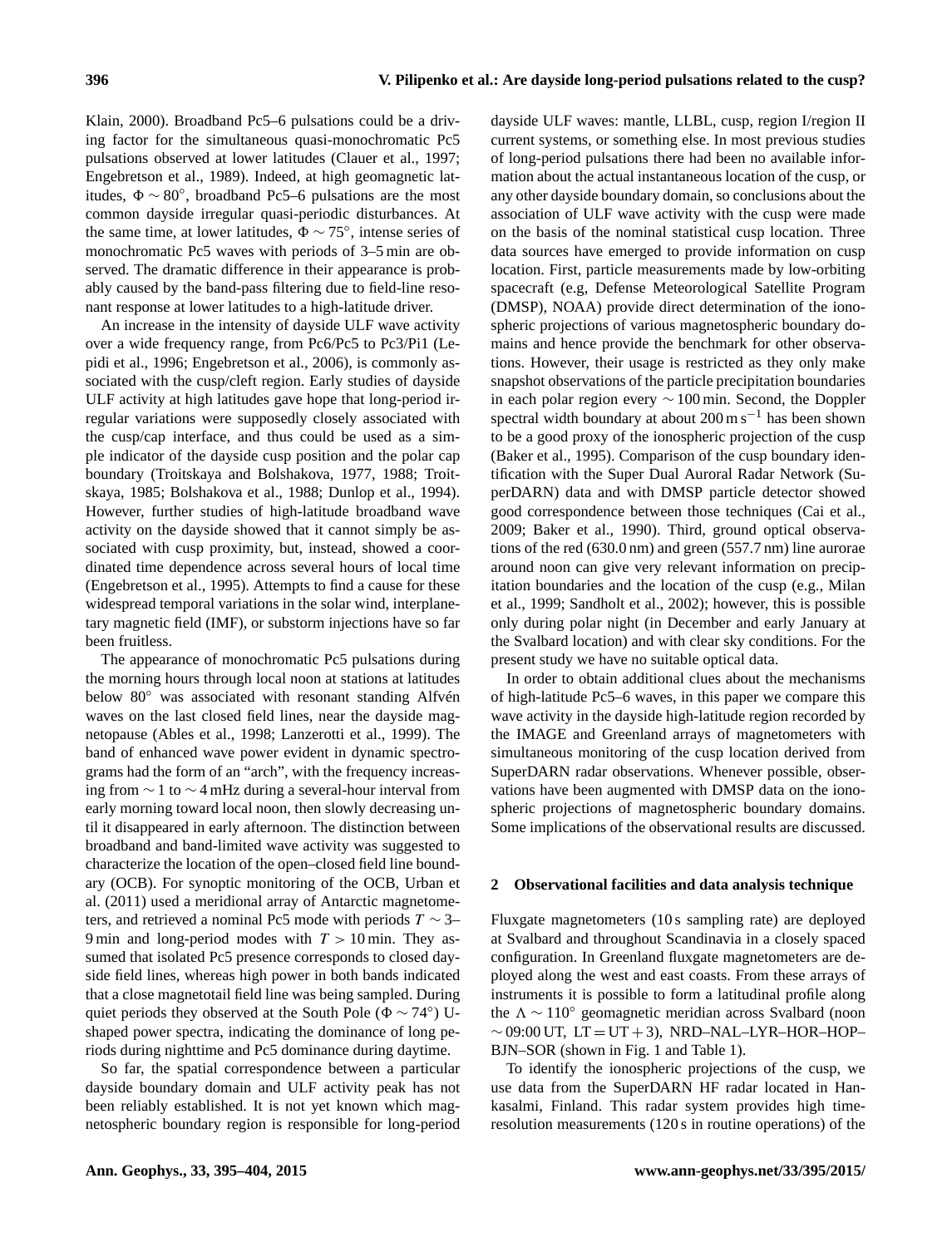## **V. Pilipenko et al.: Are dayside long-period pulsations related to the cusp? 397**

|  |  |  | <b>Table 1.</b> List of stations used in the study. Corrected geomagnetic coordinates and UT of local magnetic noon (MLT) have been computed |  |  |  |  |  |  |  |
|--|--|--|----------------------------------------------------------------------------------------------------------------------------------------------|--|--|--|--|--|--|--|
|  |  |  | for an altitude of 100 km using the NSSDC web facility (http://nssdc.gsfc.nasa.gov/space/cgm/cgm.html).                                      |  |  |  |  |  |  |  |

| $110^{\circ}$ combined IMAGE – Greenland east coast array. |              |            |             |            |             |                |  |  |  |  |
|------------------------------------------------------------|--------------|------------|-------------|------------|-------------|----------------|--|--|--|--|
| Station                                                    | Station code | Geog. lat. | Geog. long. | Geom. lat. | Geom. long. | UT of MLT noon |  |  |  |  |
| Nord                                                       | NRD          | 81.60      | 343.33      | 80.9       | 105.8       | 09:17          |  |  |  |  |
| Ny Ålesund                                                 | NAL.         | 78.93      | 11.95       | 76.3       | 110.6       | 08:56          |  |  |  |  |
| Longyearbyen                                               | <b>LYR</b>   | 78.20      | 15.83       | 75.3       | 111.7       | 08:50          |  |  |  |  |
| Barentsburg                                                | <b>BAB</b>   | 78.07      | 14.23       | 75.3       | 110.4       | 08:57          |  |  |  |  |
| Hornsund                                                   | <b>HOR</b>   | 76.97      | 15.47       | 74.2       | 109.1       | 09:01          |  |  |  |  |
| Hopen Island                                               | <b>HOP</b>   | 76.51      | 25.10       | 72.9       | 116.5       | 08:29          |  |  |  |  |
| Bear Island                                                | <b>BJN</b>   | 74.50      | 19.20       | 71.4       | 108.1       | 08:56          |  |  |  |  |
| Sørøya                                                     | <b>SOR</b>   | 70.54      | 22.22       | 67.2       | 106.7       | 08:48          |  |  |  |  |



**Figure 1.** Map of the combined IMAGE and Greenland magnetometer array. Beam no. 9 (green lines) of SuperDARN highfrequency (HF) radar in Hankasalmi (indicated by the open diamond) covers the Svalbard archipelago.

ionospheric flow vectors with a spatial resolution on the order of 50 km. Beam no. 9 covers the Svalbard magnetometers. The SuperDARN radar technique has been successfully used to identify the relative location of dayside high-latitude wave activity in the Pc3 band (Yeoman et al., 2012).

Statistical models driven by the IMF/SW parameters nowcast the cusp boundaries with correlation coefficients up to 0.8. The highest correlation is provided by the "half-wave rectifier" model and the Newell et al. (2006) model. The latter will be used to additionally estimate the cusp location. According to this model, the equatorward cusp boundary is predicted to be  $\sim$  78° when IMF  $B_z \sim 0$ , and should shift equatorward when IMF  $B_z < 0$ .



**Figure 2.** A magnetic local time–magnetic latitude snapshot of the line-of-sight Doppler velocity and spectral width from the Hankasalmi SuperDARN radar from 03:00 to 15:00 UT on 4 January 2002.

To categorize the ionospheric projection of the magnetospheric boundary layers, the low-altitude (∼ 800 km) DMSP charged-particle precipitation characteristics have been used (Newell and Meng, 1988). The automated dayside region identification program [\(http://sd-www.jhuapl.edu/](http://sd-www.jhuapl.edu/Aurora/dayside/dayside.html) [Aurora/dayside/dayside.html\)](http://sd-www.jhuapl.edu/Aurora/dayside/dayside.html) distinguishes magnetospheric regions through the characteristics of precipitating electrons and ions (in the 30 eV to 30 keV range).

## **3 Typical events**

From radar campaigns in 2001–2002, we have identified > 10 ULF events when it was possible to determine the cusp location from the radar data. We consider only daytime hours to avoid the contamination of ULF activity by disturbances related to nighttime substorms. Here we present two typical events.

## **3.1 4 January 2002 (day 004)**

According to HAN radar data, both the ionospheric velocity pattern and the spectral width of radio signal returns indicate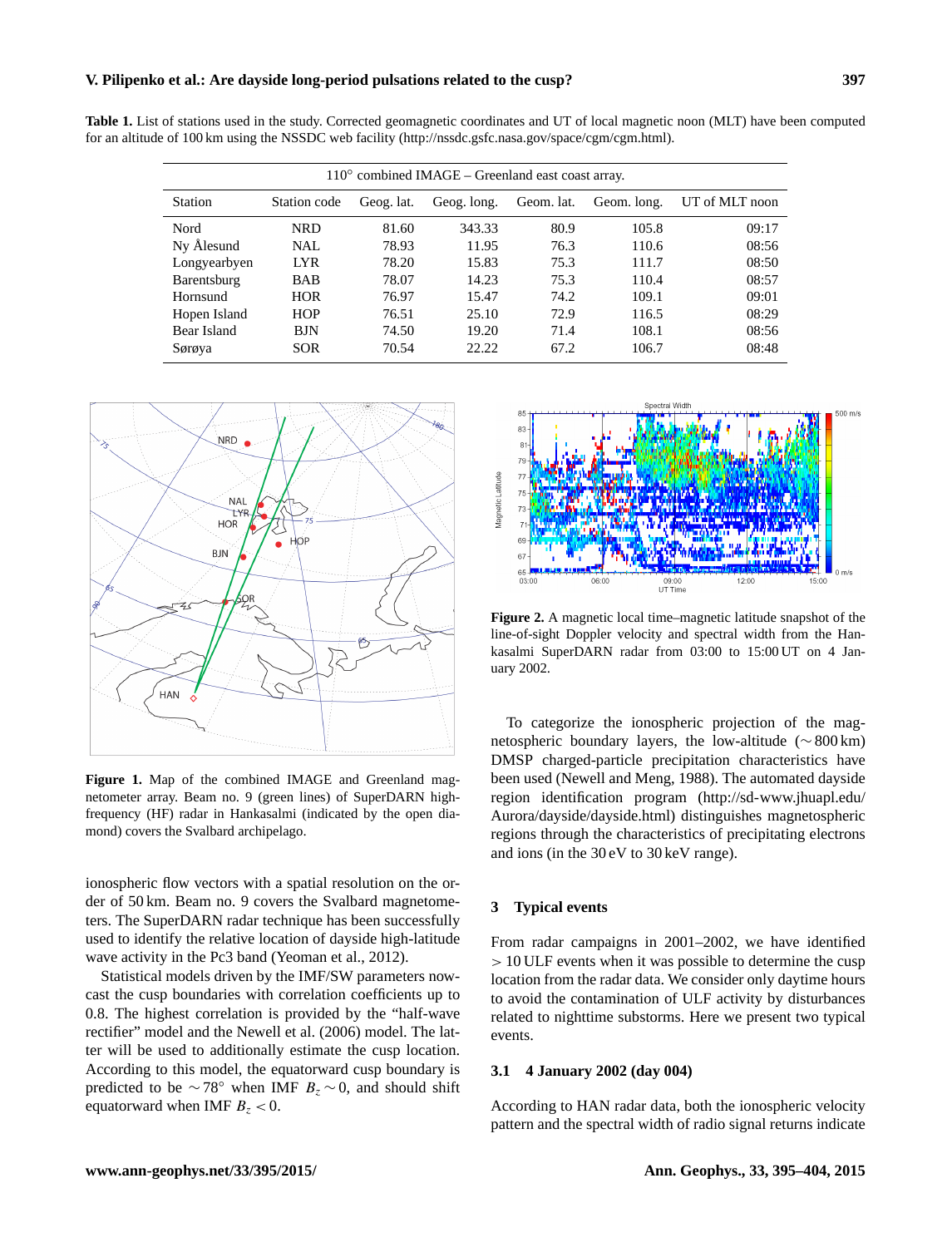

Figure 3. Magnetograms of X component magnetic variations along the IMAGE + Greenland  $100^\circ$  magnetic longitude profile from 06:00 to 12:00 UT on 4 January 2002.

that the cusp equatorward boundary was observed on this day from  $\sim$  07:30 to  $\sim$  11:00 UT. According to the OMNI database the mean IMF and solar wind parameters for the period 07:00–10:00 UT were:  $V \sim 330 \,\rm km\,s^{-1}$ ,  $N \sim 6 \,\rm cm^{-3}$ ,  $B_y \sim -5$  nT, and  $B_z$  was varying between +1 and  $-4$  nT. During this period, the boundary was on average around 76◦ (Fig. 2); however, it was moving north and south within this interval following the variability (fluctuations) of the IMF parameters (not shown here). For an averaged  $B_z = -3$  nT, the statistical model predicts the cusp boundary location to have been at  $\sim$  76°.

Along the latitudinal magnetometer array, quasi-periodic variations with timescales from  $\sim$  7 to  $\sim$  15 min were observed with peak-to-peak amplitudes larger than 10 nT (Fig. 3). These variations are most evident in the  $X$  component from  $\sim$  08:00 to  $\sim$  10:00 UT at HOP and BJN.

Fourier spectra for the time interval 07:00–10:00 UT show the dominance of frequencies ∼ 0.6 and ∼ 1.5 mHz (not shown). Visual inspection of waveforms demonstrates that they were time shifted between different latitudes, indicating an apparent poleward propagation. This result has been validated with cross-correlation analysis for the period 07:00– 10:00 UT using NAL as a reference station. Indeed, the time lag  $\Delta t$  of the cross-correlation function  $R(\Delta t)$  varied from  $\sim$  10 s for LYR to  $\sim$  60 s for BJN (not shown).

The latitudinal distribution of X component spectral power for the time period 07:00–10:00 UT integrated in the 0.4– 3.0 mHz band shows a maximum around 73–74◦ (HOP-HOR) (Fig. 4). Thus, the ULF maximum is shifted  $\sim 2^{\circ}$ equatorward from the equatorward cusp boundary (shown by the vertical dashed line). The vertical Z component, on the other hand, has a local minimum in the region of maximal X component power, and increases towards higher latitudes.

The superposition of all DMSP-identified boundary domain projections from available satellite tracks and station



**Figure 4.** The latitudinal distribution of band-integrated (0.4– 1.7 mHz) hourly spectral power in the IPCL band for the time interval 06:00 to 12:00 UT 4 January 2002. The vertical dotted line (red) indicates the equatorward cusp boundary location.



**Figure 5.** The superposition of the DMSP-identified boundary domain ionospheric projections in the dayside hemisphere and station locations during the period of cusp observations by radar, from 07:00 to 11:00 UT (in geomagnetic coordinates). The station with maximal ULF power is marked by a solid triangle.

locations during the period of cusp observations by radar, i.e., 07:00–10:00 UT, is shown in Fig. 5. This comparison shows that the latitudinal maximum of the broadband Pc5–6 power (highlighted by the solid triangle) corresponds to the projection of the LLBL.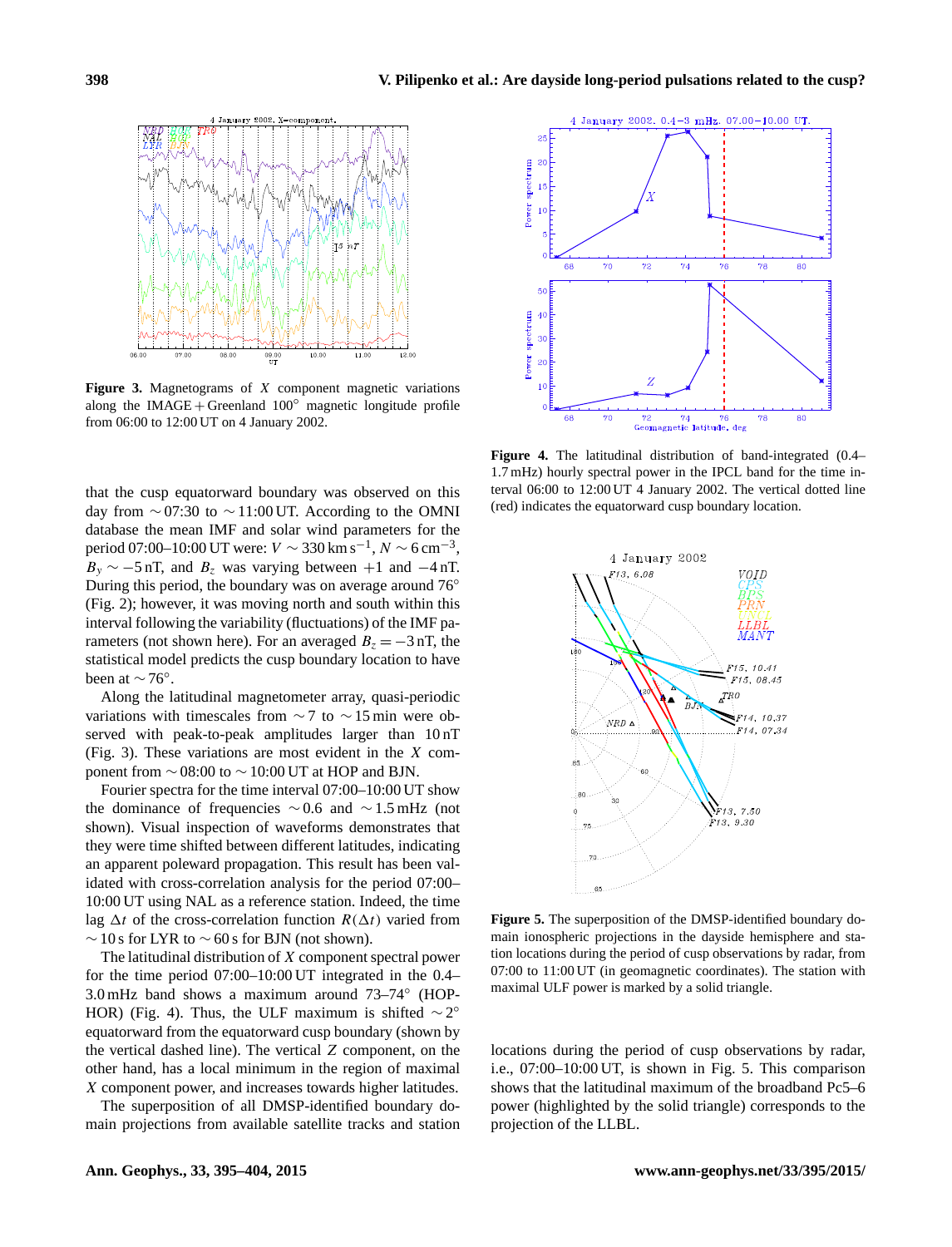

**Figure 6.** A magnetic local time–magnetic latitude snapshot of lineof-sight Doppler velocity and spectral width from the Hankasalmi SuperDARN radar from 03:00 to 15:00 UT 9 December 2001.

## **3.2 9 December 2001 (day 343)**

SuperDARN radar identified a slow equatorward drift of the equatorward cusp boundary near  $\sim$  78° for the period from ∼ 07:30 to ∼ 11:00 UT (Fig. 6). According to the *OMNI* database, from 07:00 to 10:00 UT the IMF  $B<sub>z</sub>$  component was slightly negative ( $\sim$  0/ $-2$  nT), and the  $B_y$  component gradually changed from −4 to 0 nT. The solar wind velocity was  $\sim$  370 km s<sup>-1</sup> and the plasma density  $\sim$  2-3 m<sup>-3</sup>. The statistical position of the equatorward cusp boundary estimated from the model (Newell et al., 2006) corresponds to the SuperDARN observations.

Intense irregular pulsations were observed along the Svalbard array from  $\sim$  06:30 to  $\sim$  09:30 UT (Fig. 7). In their broadband spectra, the frequencies ∼ 0.4 mHz and  $\sim$  1.2 mHz are highlighted (not shown). Visual inspection of X component magnetograms indicates an apparent poleward propagation. This conclusion is supported by a crosscorrelation analysis for the period 07:00–10:00 UT using NAL as a reference station, which shows that the time lag  $\Delta t$ of the cross-correlation function  $R(\Delta t)$  varied from ~50 s for LYR to  $\sim$  330 s for BJN.

The latitudinal distribution of band-integrated (0.4– 3 mHz) X component spectral power (Fig. 8, top panel) had its maximum around 74° (HOR). This maximum is  $\sim$  4° equatorward from the cusp boundary. At the same time, the latitudinal distribution of the Z component power (Fig. 8, bottom panel) had a local minimum nearly in the same region,  $\sim$  73°, and two maxima away from it. Visual inspection of waveforms shows that the Z component variations in the maxima (NAL–LYR and BJN) were roughly in anti-phase to each other (not shown).

The superposition of the DMSP-identified boundary domain projections and station locations during the period of Pc5–6 pulsation occurrence, i.e., 06:00–10:00 UT (Fig. 9), shows that the latitudinal maximum of the broadband dayside Pc5–6 power was inside the CPS.



**Figure 7.** Magnetograms of the X component along the IMAGE profile from 06:00 to 12:00 UT on 9 December 2001. Data from NRD are missing.



**Figure 8.** The CGM latitudinal distribution of band-integrated (0.7– 6.0 mHz) hourly spectral power for the time interval 05:00 to 10:00 UT 9 December 2001. The vertical dotted line (red) indicates the equatorward cusp boundary location, identified from SuperDARN data.

#### **4 Statistical latitudinal distribution**

The normalized statistical distribution of  $X$  component broadband Pc5–6 spectral power in the 0.4–3.0 mHz band for the eight most intense ULF events observed along the 3 ∼ 110◦ latitudinal profile with respect to the distance from the cusp boundary, identified for each event from Super-DARN observations, is shown in Fig. 10. Table 2 summarized the interplanetary parameters and the cusp location information during each event. It shows that all events were observed during low-to-moderate solar wind velocities of 310–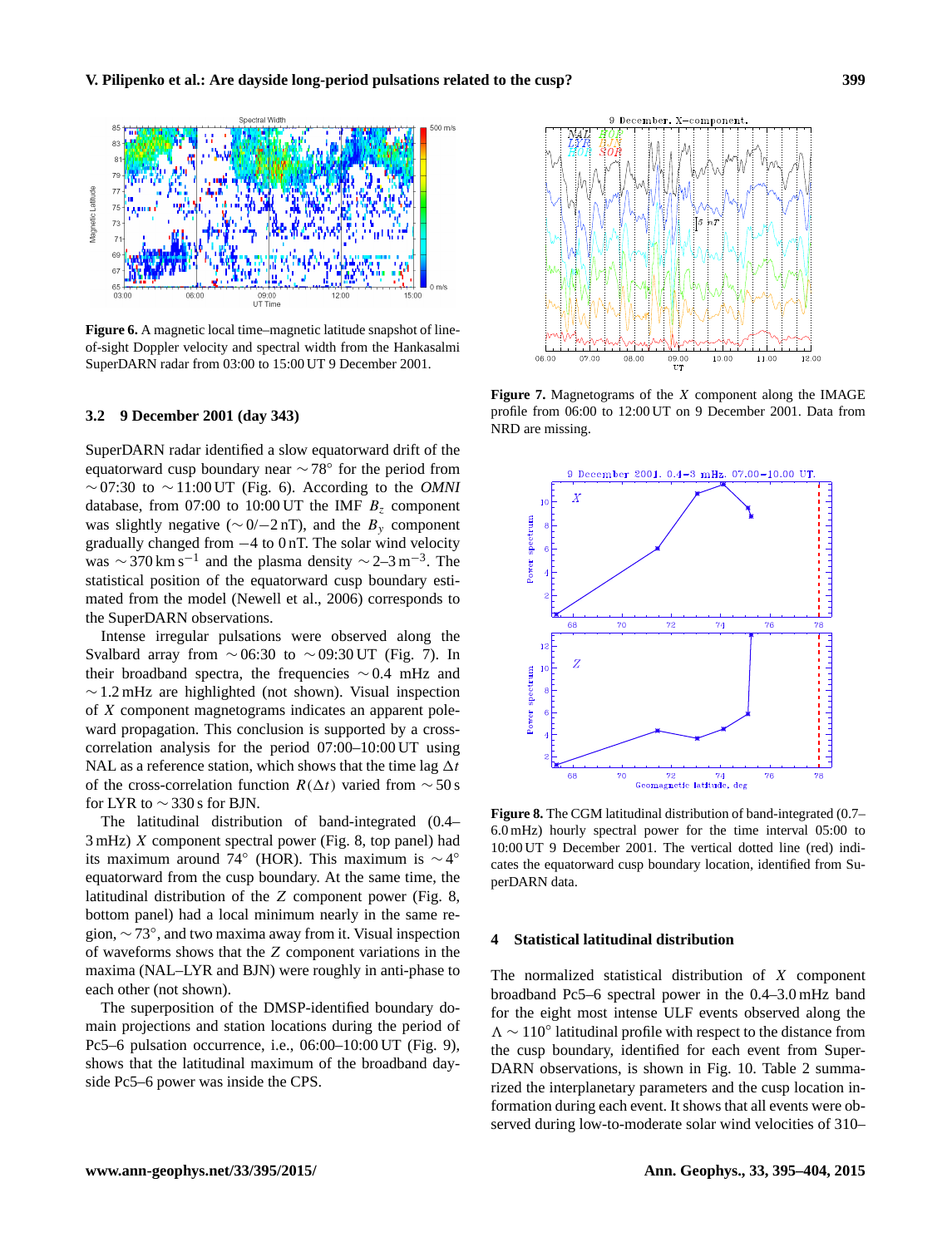| Date        | UT              | Vsw.<br>$\mathrm{km}\,\mathrm{s}^{-1}$ | Ν.<br>$\rm cm^{-3}$ | $B_z$ ,<br>nT | $B_{v}$ ,<br>nT | SuperDARN<br>$cusp$ (Lat) | ULF-max<br>(Lat) |
|-------------|-----------------|----------------------------------------|---------------------|---------------|-----------------|---------------------------|------------------|
| 2 Feb 2001  | $06.30 - 09.30$ | 420                                    | 4                   | $0:+2$        | $\overline{c}$  | 76                        | 73.1             |
| 7 Dec 2001  | $07.00 - 10.00$ | 460                                    | 3                   | 5:0           | $-5$            | 78                        | 74.1             |
| 25 Jan 2011 | $08.00 - 11.00$ | 320                                    | 6                   | $-3$          | $0: -2$         | 75                        | 73.1             |
| 19 Dec 2009 | $09.00 - 12.00$ | 420                                    | 4                   | $0: -2$       | $-3$            | 77                        | 73.1             |
| 19 Feb 2010 | $07.00 - 10.00$ | 460                                    | $1 - 2$             | $2: -4$       | 6               | 78                        | 73.1             |
| 26 Jan 2011 | $07.30 - 10.30$ | 310                                    | 8                   | $2:-1$        | $-2;0$          | 77                        | 74.1             |
| 8 Feb 2011  | $07.00 - 10.00$ | 430                                    | $3 - 4$             | $-2:0$        | $-2$            | 76                        | 74.1             |
| 23 Jan 2010 | $07.00 - 10.00$ | 360                                    | 5                   | $-2$          | 2:0             | 76                        | 74.1             |

**Table 2.** Interplanetary parameters and cusp location during selected events.



**Figure 9.** The superposition of the DMSP-identified boundary domain projections in the dayside hemisphere and station locations during the period of cusp observations by radar, from 07:00 to 10:00 UT 9 December 2001 (in polar geomagnetic coordinates). The station with maximal ULF power is highlighted by a solid triangle.

 $460 \text{ km s}^{-1}$ . Though the individual distributions are widely dispersed, the summary plot evidently shows that broadband dayside Pc5–6 X component power is shifted by  $1^\circ$ –5° from the cusp equatorward boundary.

## **5 Discussion**

Long-period broadband pulsations in the nominal Pc5–6 band have been known to be a persistent feature in the ULF activity at dayside high latitudes. At high latitudes during daytime, a mixture of broadband Pc5–6 and narrowband Pc5 is observed, though there is no well-established criterion to

separate these phenomena. In the events under consideration a regular transition from irregular broadband pulsations at high latitudes to more intense and monochromatic Pc5 pulsations at lower latitudes can be seen, similar to Engebretson et al. (2002). These events indicate that quasi-monochromatic Pc5 and broadband pulsations are not separate wave phenomena, but the manifestations of the same wave process, whereas the difference in their appearance is related to resonant amplification deeper into the magnetosphere, probably on closed dipole-like field lines. It is natural to suppose that broadband Pc5–6 corresponds to a source, and Pc5 pulsations are its resonant response (Clauer et al., 1997). However, there is no one-to-one correspondence between their occurrence: sometimes one can see broadband Pc5–6 without a Pc5 response at lower latitudes, and sometimes one can see monochromatic Pc5 without broadband Pc5–6 at higher latitudes (Kleimenova et al., 1985, 1998). Thus, it is still uncertain whether the excitation mechanisms of these pulsations are firmly coupled or not. It is likely that there are a variety of source mechanisms for these pulsations and until the driving conditions are sorted properly, the situation will seem confusing.

While narrowband Pc5 pulsations are evidently produced by the resonant response of closed field lines inside the magnetosphere, it is tempting to associate broadband dayside Pc5–6 pulsations with disturbances at the magnetosphere boundary. In this case, on the ground the "epicenter" of their activity is to be observed near the ionospheric projection of the equatorward boundary. However, our examination of the local latitudinal distribution of band-integrated ULF power in the Pc5–6 range with respect to the equatorward cusp boundary has shown that in fact "cusp pulsations" are not related to the cusp proper. The peak of their power distribution is shifted several degrees southward from the equatorward cusp boundary, identified from simultaneous SuperDARN observations. Moreover, the longitudinal extent of pulsations observed on the ground is wider than the cusp. Commonly, pulsations along the Svalbard array that begin earlier than the time that the cusp is detected by radar. It is worth mentioning the parallel story about high-latitude dayside Pc3 waves.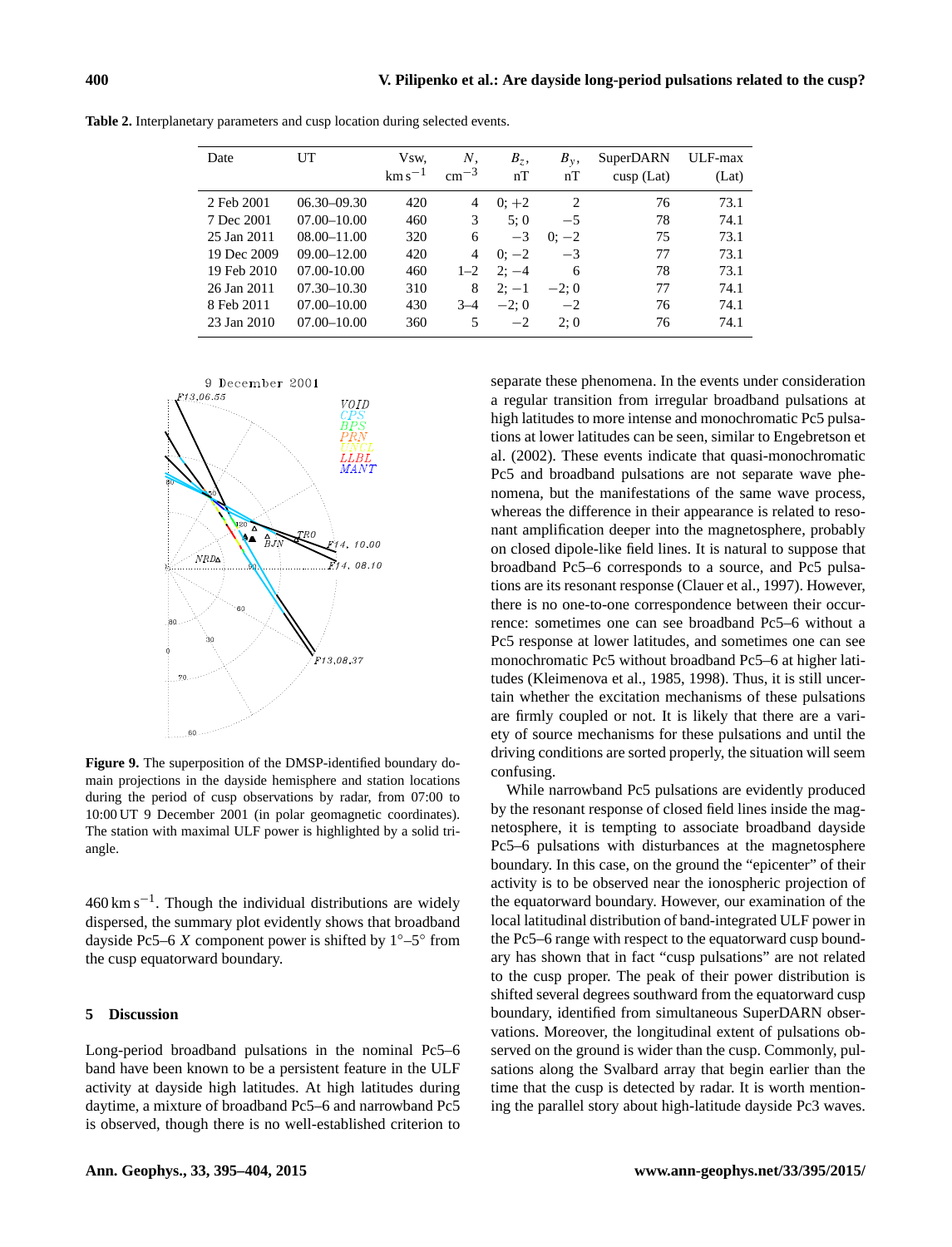

**Figure 10.** The statistical distribution of IPCL spectral power (X component) for 8 events along the NAL–LYR–HOR–HOP– BJN–SOR profile with respect to the distance from the equatorward cusp boundary. All the spectra have been normalized by their maximal value.

They were also at first thought to be closely associated with the cusp, but as Yeoman et al. (2012) showed, they instead maximize  $\sim$  2° equatorward of it. This justifies the usage of more adequate term "broadband dayside Pc5–6 activity" instead of "cusp-related pulsation" or IPCL. Broadband dayside Pc5–6 activity is probably comprised of multiple generation mechanisms, so our conclusions may be invalid for other classes of high-latitude ULF pulsations. In general, the physics of these pulsations will remain confusing until the conditions under which they are produced are sorted properly.

A related question is the location of the observed maximum of pulsation activity with respect to the OCB. Indeed, Lockwood (1997) pointed out that the OCB can be located equatorward of the cusp. Such a precipitation regime is identified as the open LLBL adjacent the cusp (Newell and Meng, 1998). According to the Lockwood (1997) model newly open field lines are characterized by the disappearance of CPS electrons giving rise to a void regime between the CPS and the LLBL (open field lines), and this model obtained experimental support for cases of southward IMF (Sandholt and Farrugia, 2002; Sandholt et al., 2002, 2004). Statistically, the open LLBL has sizes on the order of 1 h in MLT and 1◦ in MLat (Newell et al., 2004). The largest separation in MLat between the spectral width boundary and the OCB is expected in intervals of  $B_z$ -dominated ( $|B_z/B_y| > 1$ ;  $B_z < 0$ ) IMF orientations (Lockwood, 1997). However, in the present study all the cases are characterized by  $|B_z/B_y| \leq 1$ , so we may hardly expect a substantial  $(>1^{\circ})$  width of open LLBL for 3 h. Because the maximum of pulsation power was well more than 2°, poleward of the spectral width boundary, we believe that the maximum was predominantly on closed magnetic field lines.

Here it is necessary to mention that identification of the cusp from ground radar data is not a straightforward problem. The broadening of spectral lines in SuperDARN radar backscatter is frequently considered as a signature of the cusp (e.g., Chisham et al., 2005), though in some cases, especially during northward or near-zero IMF  $B<sub>z</sub>$  (Safargaleev et al., 2008), a large spectral width was observed on both open and closed field lines. The region of increased spectral width may also include closed LLBL or other turbulent precipitation regions, which has been shown by Villain et al. (2002). Moreover, Kozlovsky et al. (2011) have shown that spectral width increase up to  $200 \text{ m s}^{-1}$  can be due to the gradient drift instability cascade in the regions of enhanced electric field (up to 50 mV m−<sup>1</sup> ). Such electric fields are indeed observed equatorward of the cusp on closed field lines (see e.g., Figs. 4 and 8 in Sandholt and Farrugia (2007). Thus, the latitude of equatorial cusp boundary derived from the spectral width data may be underestimated. This is one more argument for the location of pulsation maxima well equatorward of the cusp, on closed magnetic field lines.

Additionally, we tried to use data from the SuperDARN radar in Goose Bay to check the cusp location above the Greenland west coast magnetometer profile. However, the cusp signatures at this radar were not very clear. The difference in the cusp detection by SuperDARN radars in Hankasalmi and Goose Bay is probably related to their different beam orientation to the cusp. Additionally, we tried to use particle precipitation data from DMSP satellites, which are a reliable means to obtain the cusp location (Safargaleev et al., 2008). Though for all the analyzed events the DMSP tracks were rather far from the meridian under examination, a tendency was observed that maximal ULF activity was situated around the CPS/LLBL interface, though sometimes shifted into the region of the ionospheric projection of the CPS or LLBL. This is consistent with the Clauer and Ridley (1995) case study of Pc6 (∼ 20 min) pulsation observed with maximum amplitude at the convection reversal boundary determined by incoherent scatter radar. It was reliably shown that the convection reversal boundary is in the region of LLBL particle precipitation measured by DMSP satellites. Certainly not all dayside ULF waves result from this source, but this is certainly one definite source of the broadband Pc5– 6 pulsations linked to a specific boundary.

The poleward Pc5–6 propagation observed near cusp latitudes, earlier noticed by Olson (1989), indicates that ground ULF variations cannot simply be attributed to a quasistationary oscillatory current system. The latitudinal phase delay can be caused by several mechanisms:

a. peculiar frequency-dependent amplitude-phase spatial structure formed in the region of Alfvén field line resonance. Such structure is typical for narrowband Pc5 pulsations and gives evidence that their excitation mechanism is related to the resonance of standing Alfvén oscillations. Another feature of this resonant structure is the maximum in latitudinal distribution on the ground of the vertical Z component amplitude coinciding with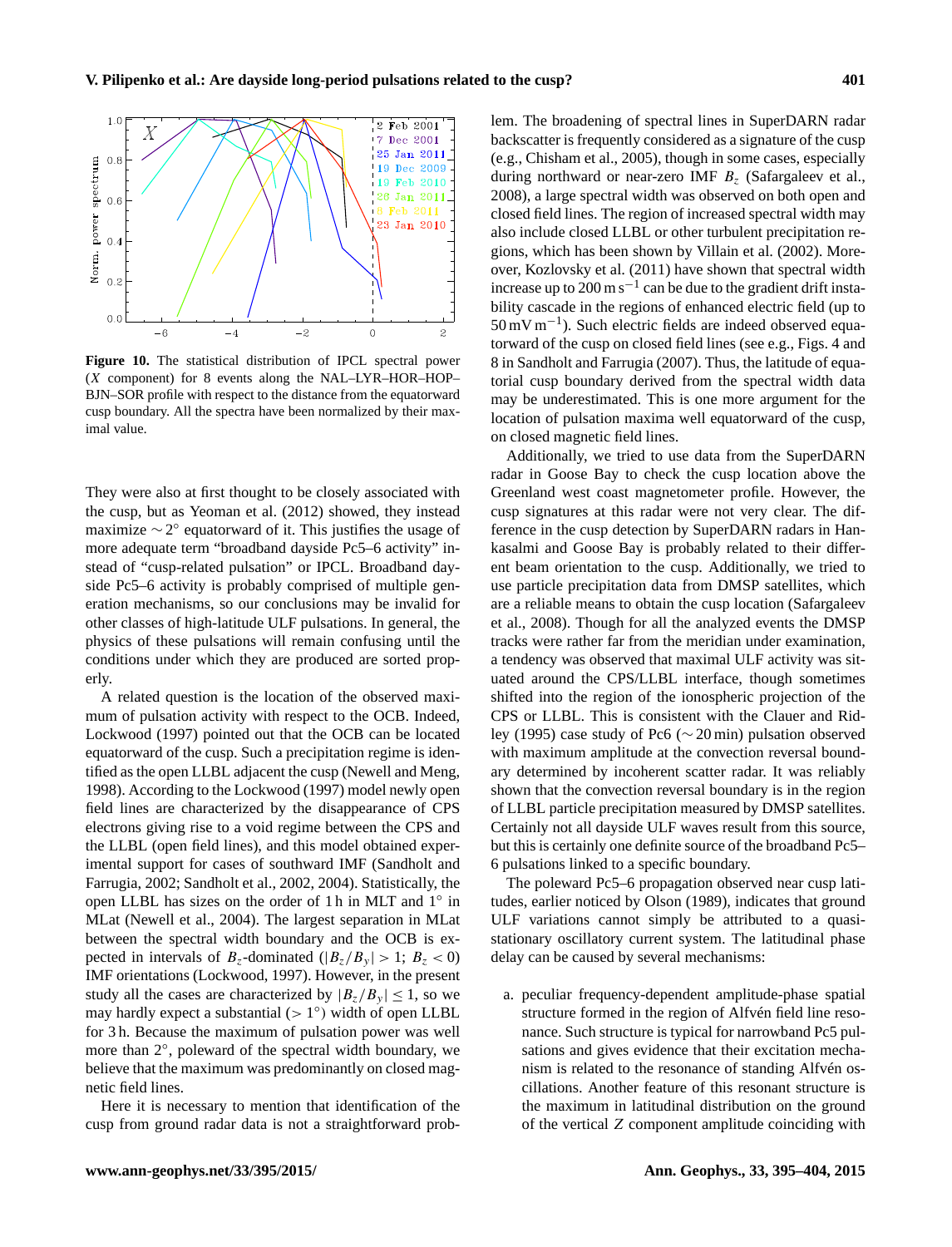the maximum of the horizontal N–S component (Southwood and Hughes, 1978; Pilipenko et al., 2000a). This feature is not seen in the observed latitudinal structure of the broadband Pc5–6 power; the opposite, in fact, was observed: in the region of maximal  $H$  component power, a local minimum of Z component power was observed. Thus, broadband dayside Pc5–6 cannot be associated with field line Alfvén resonance;

b. latitude-dependent time-of-flight propagation from the equatorial plane towards the polar ionosphere. In this case, the Z component amplitude has a minimum and phase reversal in the region of the N–S component amplitude maximum (Pilipenko et al., 2000b). The observed broadband Pc5–6 latitudinal structure with a localized maximum of coherent N–S components and outof-phase vertical components beyond this maximum probably corresponds to the variations produced by fluctuations of E–W extended currents transported by latitude-dependent field-aligned currents from the magnetosphere.

It may be supposed that broadband Pc5–6 activity is the ground manifestation of turbulent flow around the magnetosphere. Moreover, the clear dependence of the intensity of long-period dayside pulsations at high latitudes on the solar wind velocity (Engebretson et al., 1995) favors this suggestion. However, one aspect of the scenario must be understood. A turbulent magnetosheath plasma flow should provide a maximal ground response around the ionospheric projection of the magnetopause, whereas the periodicity of Pc5– 6 oscillations may be imposed by the very extended nondipole field line length. However, our study has found that the epicenter of Pc5–6 power is located inside the magnetosphere, probably around the CPS/LLBL interface or inside the auroral oval. Therefore, it still has to be comprehended why the response to the magnetosheath turbulence driving is displaced from the magnetosheath/magnetosphere interface. Moreover, dayside narrowband Pc5 pulsations, located even deeper in the magnetosphere than broadband Pc5– 6, can hardly be associated with oscillations of last closed field lines, as had been suggested by Lanzerotti et al. (1999) and Urban et al. (2011). It is worth noticing that in the same period scale as Pc5–6 pulsations, there is a class of impulsive/transient disturbances, traveling convection vortices (TCVs), which are commonly observed in the prenoon sector. Comparison of TCV events with the particle precipitation boundaries obtained from low-altitude DMSP satellite measurements indicated that TCVs mapped to the CPS/boundary plasma sheet (BPS) boundary well within the magnetosphere (Yahnin et al., 1997), contrary to the belief that TCV-related currents originated at the magnetopause. However, they did not suggest a mechanism for TCV location.

We are not aware of detailed in situ observations of a magnetospheric counterpart of persistent dayside high-latitude ULF activity in the Pc5–6 band. Only in one event, when

the magnetosphere was strongly compressed and a number of geosynchronous satellites happened to be in the LLBL, Takahashi et al. (1991) observed 5–10 min irregular compressional oscillations. Moreover, we suppose that prospects to find such a counterpart in the equatorial magnetosphere are not very promising because broadband dayside ULF wave power over a range of longitudes across local noon, near the footpoint of the cusp/cleft/LLBL are predominantly nonconjugate (Engebretson et al., 2002).

As another possibility, it may be suggested that broadband Pc5–6 are related to quasi-periodic fluctuations of fieldaligned currents or to irregular particle precipitation. Indeed, at dayside high latitudes there are several regions of fieldaligned currents, strongly dependent on the IMF components  $B<sub>z</sub>$  and  $B<sub>v</sub>$ . Region I corresponds to the equatorward boundary of the polar cusp, where currents flow into the ionosphere in the morning side and from the ionosphere in the afternoon side. Region III (or NBZ) is concentrated at the poleward border of the cusp, with current direction opposite to that in region I. The upward field-aligned currents are transported by precipitating electrons, while downward currents are due to upward-moving thermal ionospheric electrons. It is interesting that in nearly half of the events considered here, the onset of the cusp-related ULF pulsations is marked by an isolated bay-like disturbance, in accordance with earlier observations by Olson (1986), which may be a signature of a large-scale current system. However, we are unable to verify a possible correspondence between ULF wave power and global magnetosphere–ionosphere current systems because of a lack of reliable monitors of the field-aligned current system above the magnetometer array (e.g., low-orbiting satellites with magnetometers onboard). Nonetheless, we do not believe that high-latitude broadband geomagnetic pulsations can be attributed to the fluctuating energetic electron precipitation. Such precipitation would barely produce a coherent latitudinally phase-shifted magnetic response on the ground, which observations have clearly revealed.

## **6 Conclusions**

Dayside high-latitude ULF pulsations will still continue to be difficult to understand until they are sorted into proper classes. Examination of the local latitudinal structure of highlatitude pulsations by magnetometers at Svalbard and Greenland, covering near-cusp latitudes, has shown the occurrence of a localized peak in the distribution of broadband dayside Pc5–6 power about  $3^\circ \pm 2^\circ$  southward from the equatorward cusp boundary, but not under the cusp proper as was suggested in early studies. For the dayside high-latitude ULF events examined in this paper, broadband Pc5–6 pulsations, and moreover narrowband dayside Pc5 waves, are unlikely to be associated with oscillations of last closed field lines. The broadband dayside Pc5–6 pulsations are supposed to be the ground response to transient currents, probably originating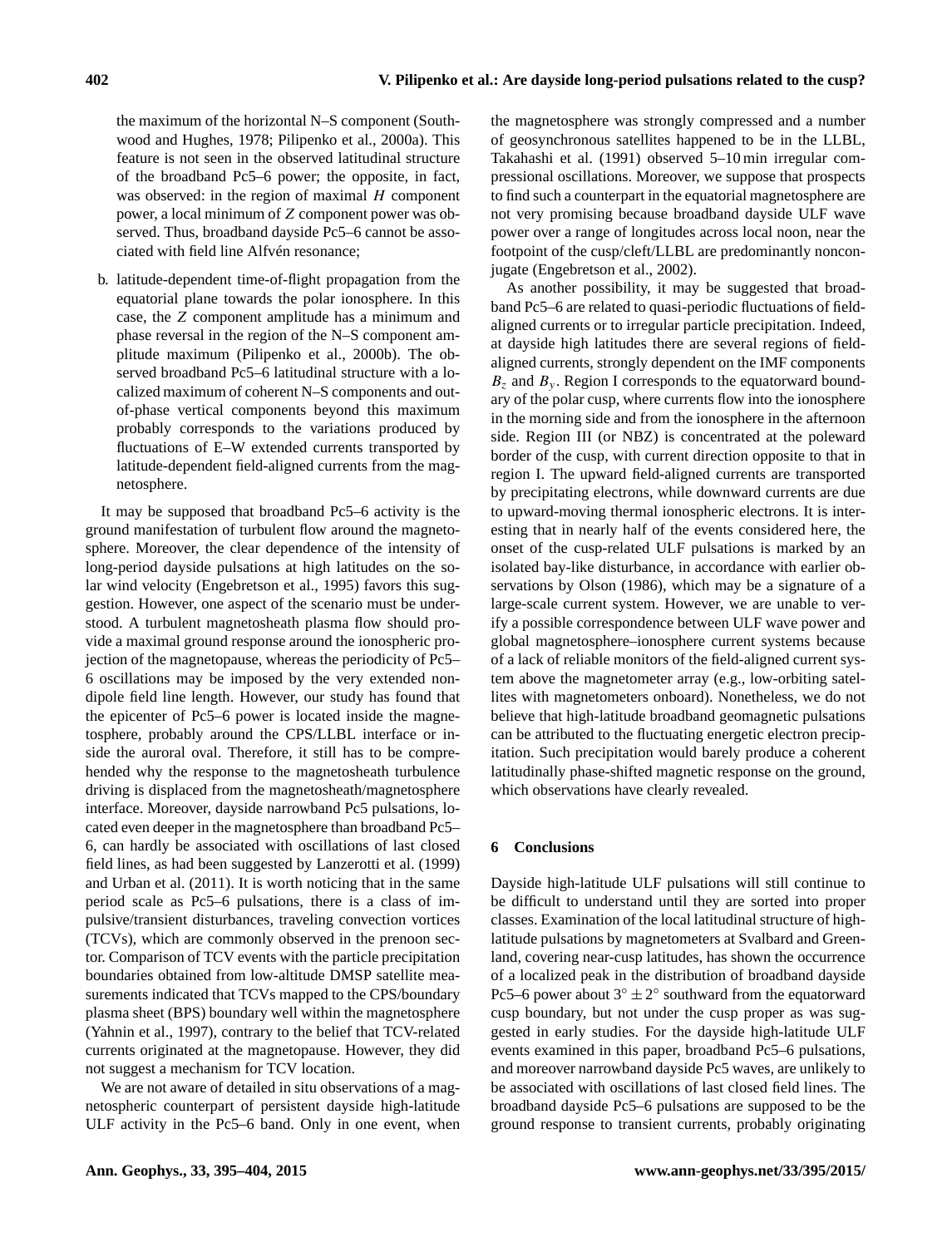at the LLBL/CPS interface, though such identification with available DMSP data is not very precise. The obtained result imposes important limitations on possible mechanisms of high-latitude ULF variations. In general, dayside highlatitude ULF waves still remains a zone of confusion.

*Acknowledgements.* This work was supported by grant MK-4210.2015.5 of the President of the Russian Federation (V. Belakhovsky), grant 14-05-00588 from the Russian Fund for Fundamental Research (V. Pilipenko, T. Yeoman), and US NSF grant ATM-0827903 (M. J. Engebretson). The facility in Ny Ålesund is maintained by the Norwegian Polar Institute [\(www.npolar.no\)](www.npolar.no); Longyearbyen is supported by the Kjell Henriksen Observatory [\(http://kho.unis.no\)](http://kho.unis.no); Hornsund is maintained by the Polish Institute of Geophysics, the IMAGE magnetometer array is maintained by Finnish Meteorological Institute [\(www.geo.fmi.fi/image\)](www.geo.fmi.fi/image), and the Greenland magnetometer array is operated by the Danish Space Research Institute [\(www.space.dtu.dk\)](www.space.dtu.dk). The DMSP particle detectors were designed by D. Hardy of AFRL, and data obtained from JHU/APL [\(http://sd-www.jhuapl.edu/Aurora\)](http://sd-www.jhuapl.edu/Aurora). We thank D. Hardy, F. Rich, and P. Newell for its use. We thank all participants of the SuperDARN project [\(www.superdarn.ac.uk\)](www.superdarn.ac.uk), who collected data used in this study. The constructive criticism of the reviewers is appreciated.

Topical Editor L. Blomberg thanks two anonymous referees for their help in evaluating this paper.

#### **References**

- Ables, S. T., Fraser, B. J., Waters, C. L., Neudegg, D. A., and Morris, R. J.: Monitoring cusp/cleft topology using Pc5 ULF waves, Geophys. Res. Lett., 25, 1507–1510, 1998.
- Baker, K. B., Greenwald, R. A., Ruohoniemi, J. M., Dunedey, J. R., Pinnock, M., Newell, P. T., Greenspan, M. E., and Meng, C.- I.: Simultaneous HF-radar and DMSP observations of the cusp, Geophys. Res. Lett., 17, 1869–1872, 1990.
- Baker, K. B., Dudeney, J. R., Greenwald, R. A., Pinnock, M., Newell, P. T., Rodger, A. S., Mattin, N., and Meng, C.-I.: HF radar signatures of the cusp and low-latitude boundary layer, J. Geophys. Res., 100, 7671–7695, doi[:10.1029/94JA01481,](http://dx.doi.org/10.1029/94JA01481) 1995.
- Bolshakova, O. V. and Troitskaya, V. A.: Pulsed reconnection as a possible source of IPLC pulsations, Geomagn. Aeronomy (English Translation), 22, 723–725, 1982.
- Bolshakova, O. V., Kleimenova, N. G., and Kurazhkovskaya, N. A.: Polar cap dynamics using the observations of long period geomagnetic pulsations, Geomagn. Aeronomy, 28, 661–664, 1988.
- Cai, H. T., McCrea, I. W., Dunlop, M. W., Davies, J. A., Bogdanova, Y. V., Pitout, F., Milan, S. E., Lockwood, M., and Ma, S. Y.: Cusp observations during a sequence of fast IMF BZ reversals, Ann. Geophys., 27, 2721–2737, doi[:10.5194/angeo-27-](http://dx.doi.org/10.5194/angeo-27-2721-2009) [2721-2009,](http://dx.doi.org/10.5194/angeo-27-2721-2009) 2009.
- Chisham, G., Freeman, M. P., Sotirelis, T., Greenwald, R. A., Lester, M., and Villain, J.-P.: A statistical comparison of Super-DARN spectral width boundaries and DMSP particle precipitation boundaries in the morning sector ionosphere, Ann. Geophys., 23, 733–743, doi[:10.5194/angeo-23-733-2005,](http://dx.doi.org/10.5194/angeo-23-733-2005) 2005.
- Clauer, C. R. and Ridley, A. J.: Ionospheric observations of magnetospheric boundary layer waves on August 4, 1991, J. Geophys. Res., 100, 21873–21884, 1995.
- Clauer, C. R., Ridley, A. J., Sitar, R. J., Singer, H., Rodger, A. S., Friis-Christensen, E., and Papitashvili, V. O.: Field line resonant pulsations associated with a strong dayside ionospheric shear convection flow reversal, J. Geophys. Res., 102, 4585– 4596, 1997.
- Dunlop, I. S., Menk, F. W., Hansen, H. J., Fraser, B. J., and Morris, R. J.: A multistation study of long period geomagnetic pulsations at cusp and boundary layer latitudes, J. Atmos. Terr. Phys., 56, 667–672, 1994.
- Engebretson, M. J., Anderson, B. J., Cahill, L. J., Arnoldy, R. L., Newell, P. T., Zanetti, C.-J., and Potemra, T. A.: A multi-point case study of high-latitude ULF pulsations, J. Geophys. Res., 94, 17143–17160, 1989.
- Engebretson, M. J., Hughes, W. J., Alford, J. L., Zesta, E., Cahill, L. J., Arnoldy, R. L., and Reeves, G. D.: Magnetometer array for cusp and cleft studies observations of the spatial extent of broadband ULF magnetic pulsations at cusp/cleft latitudes. J. Geophys. Res., 100, 19371–19386, 1995.
- Engebretson, M. J., Posch, J. L., and Hughes, W. J.: Nonconjugate ULF wave power observed by ground magnetometers in the northern and southern dayside cusp/cleft/LLBL regions, in: "Earth's Low-Latitude Boundary Layer", edited by: Newell, P. and Onsager, T. G., Geophys. Monograph 133, AGU, Washington D.C., 223–230, 2002.
- Engebretson, M. J., Posch, J. L., Pilipenko, V. A., and Chugunova, O. M.: Ground based observations of ULF waves at high latitudes, in: Magnetospheric ULF Waves: Synthesis and New Directions, edited by: Takahashi, K., Chi, P. J., Denton, R. E., Lysak R. L., Geophys. Monograph 169, AGU, Washington DC, 137– 156, 2006.
- Friis-Christensen, E., Vennerstrom, S., Clauer, C. R., and McHenry, M. A.: Irregular magnetic pulsations in the polar cleft caused by travelling ionospheric convection vortices, Adv. Space Res., 8, 311–314, 1988.
- Kleimenova, N. G., Bolshakova, O. V., Troitskaya, V. A., and Friis-Christensen, E.: Two types of long period geomagnetic pulsations near equator border of dayside polar cusp, Geomagn. Aeronomy, 25, 163–166, 1985.
- Kleimenova, N. G., Kozyreva, O. V., Bitterly, J., and Bitterly, M.: Long-period ( $T \sim 8$ –10 min) geomagnetic pulsations at high latitudes, Geomagn. Aeronomy, 38, 38–48, 1998.
- Kozlovsky, A., Shalimov, S., Koustov, A. V., Lukianova, R., and Turunen, T.: Dependence of spectral width of ionospheric F region HF echoes on electric field, J. Geophys. Res., 116, A07302, doi[:10.1029/2011JA016804,](http://dx.doi.org/10.1029/2011JA016804) 2011.
- Kurazkovskaya, N. A. and Klain, B. I.: Peculiar features of burst series of long-period irregular IPCL-type geomagnetic pulsations in the vicinity of the dayside cusp, Geomagn. Aeronomy International, 2, 129–135, 2000.
- Lanzerotti, L. J. and MacLennan, C. G.: Hydromagnetic waves associated with possible flux transfer events, Astrophys. Space Sc., 144, 279–290, 1988.
- Lanzerotti, L. J., Shono, A., Fukunishi, H., and Maclennan, C. G.: Long-period hydromagnetic waves at very high geomagnetic latitudes, J. Geophys. Res., 104, 28423–28435, 1999.